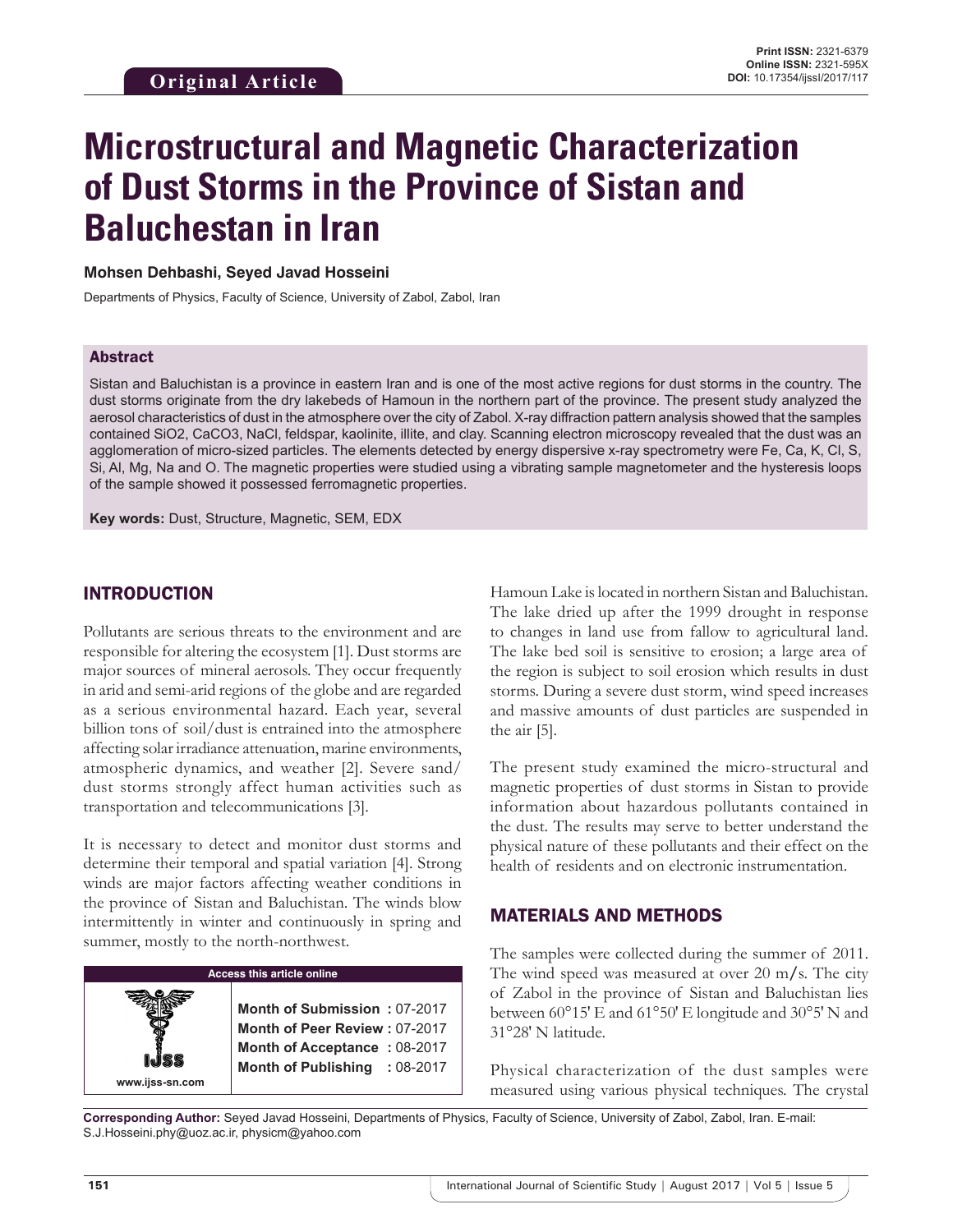

**Figure 1: X-ray diffraction pattern of the dust storm sample**



**Figure 2: SEM micrographs of the dust storm sample**

structural properties of the sample were measured using x-ray diffraction (XRD). The morphology and compositional analysis of the samples were done by scanning electron microscopy (SEM) and energy dispersive x-ray spectrometry (EDX). The magnetic measurement of the sample was carried out using a vibrating sample magnetometer (VSM).

#### RESULTS AND DISCUSSION

Figure 1 shows the XRD pattern of the dust storm. This pattern indicates that the major components of the sample are SiO2, CaCO3, NaCl, feldspar ((KAlSi3O8, NaAlSi3O8, CaAl2Si2O8) [6], kaolinite (clay industrial mineralsAl2Si2O5(OH)4) [7], illite(K,H3O)(Al,Mg,Fe)2  $(Si, A1)4O10[(OH)2, (H2O)]$ , and clay (clay minerals with traces of metal oxide and organic matter) [8].

Figure 2 shows the SEM images of the morphological and structural characteristics of the dust storm and shows micro-sized amorphous particles with sharp edges.

Figure 3 shows the elements present in the dust storm in the EDX spectrum. The elements detected were Fe, Ca, K, Cl, S, Si, Al, Mg, Na and O. There elements are common to most major dust storms [9,10,11,12]. Si was the



**Figure 3: EDX spectra of the dust storm sample**



**Figure 4: Hysteresis loops of the dust storm sample**

most common component and Fe was the only magnetic component in the samples, which is similar to results of previous studies [13,14,15]. These results were confirmed by XRD analysis.

Figure 4 shows the results of magnetic hysteresis and indicates that the behavior was ferromagnetic [16,17].

Table 1 lists the saturation magnetization  $(M_{\rm g})$ , remanent magnetization  $(M_p)$  and coercivity  $(H_q)$ .

The most important minerals are those carrying magnetic remanence at room temperature [18]. The dust storm samples were shown by EDX to be a mixture of two or more magnetic metallic oxides.

#### **CONCLUSION**

Samples were obtained from a dust storm in the city of Zabol in the province of Sistan and Baluchistan in Iran. The mineral content of the samples were obtained using